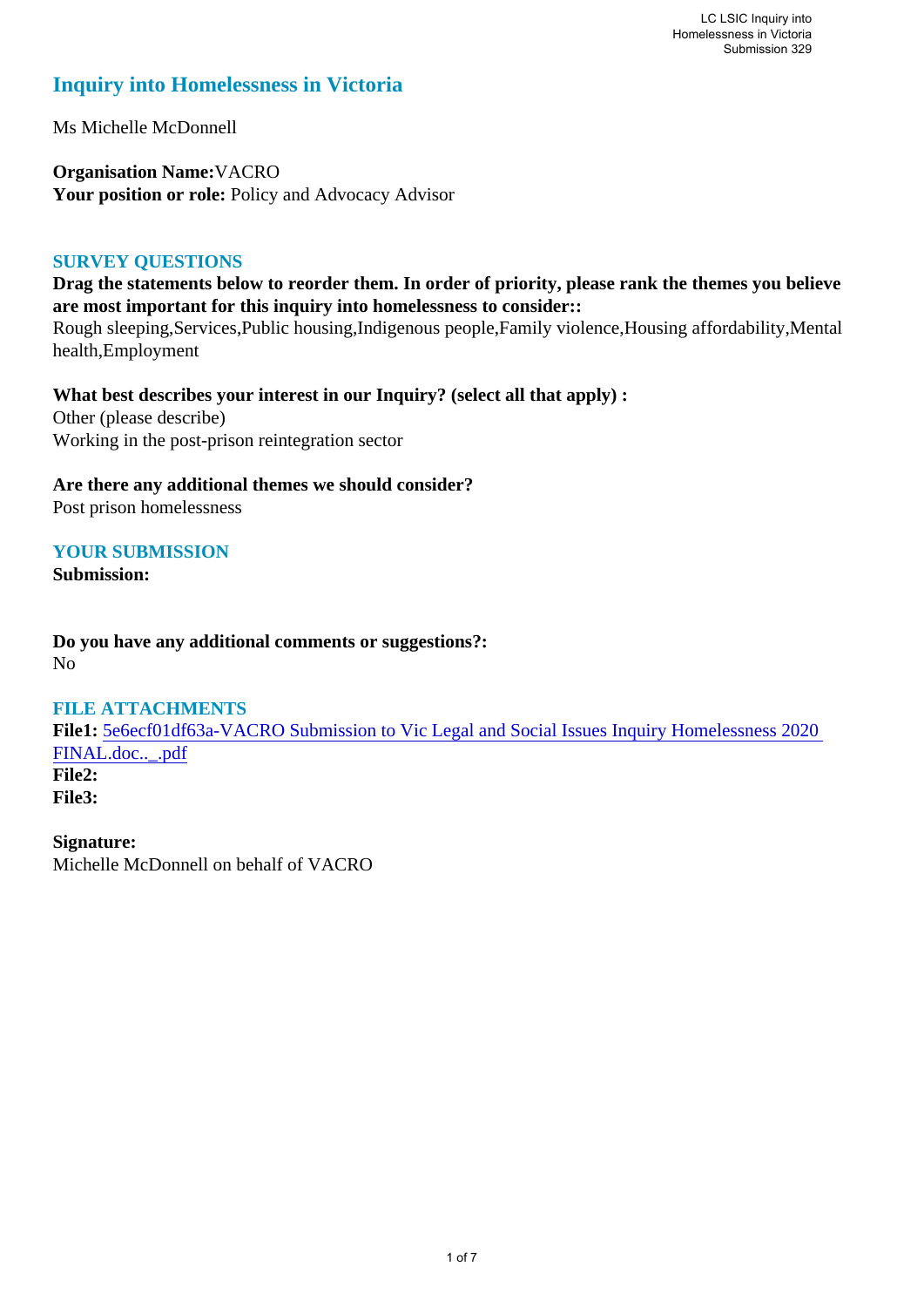

# 'Finding a place to live can be the hardest part of getting out of prison'.

Submission to Parliament of Victoria's Legal and Social Issues Committee Inquiry into Homelessness in Victoria

March 2020

VACRO

**Supporting people caught up in the criminal justice system and their families** 

Submission contact

**Michelle McDonnell** Policy and Advocacy Advisor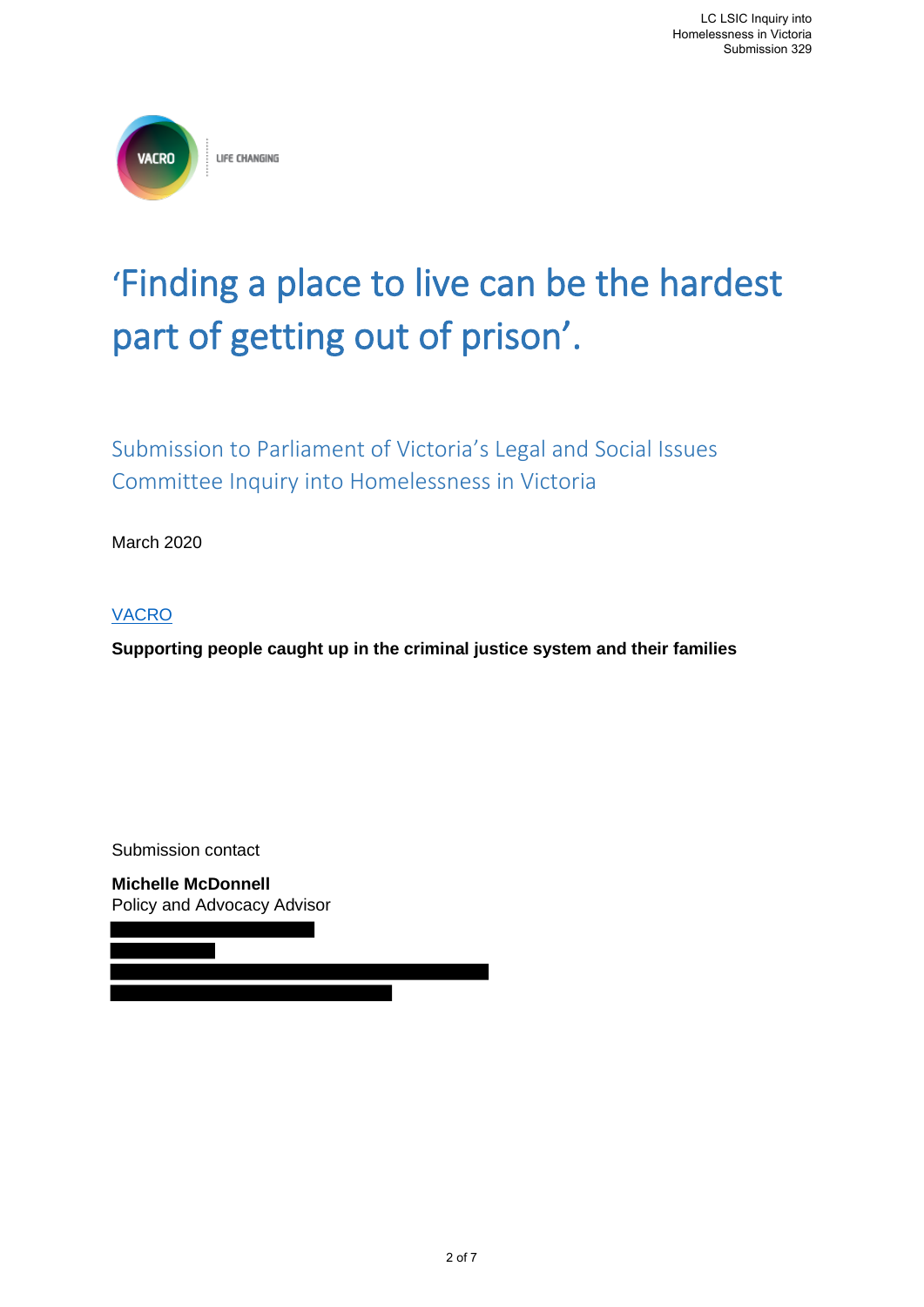# About VACRO

VACRO is Victoria's oldest and only specialist service provider to clients of the correctional system and their families, having provided support to disadvantaged people since 1872.

VACRO has a strong history of working with government and community organisations to develop innovative services. Its programs encompass a broad and holistic approach to assisting those in transition from custody to the community.

We provide support and information for people caught up in the criminal justice system and their families.

For the purposes of this submission, we would particularly like to highlight ReConnect, a support program funded by the Victorian Government and delivered by VACRO in the Western portion of the state (the Barwon South West and Grampians regions). Through ReConnect, VACRO provides targeted, intensive post-prison reintegration outreach and support for people with high level needs. It provides responsive, individual support for the critical period of transitioning into the community. VACRO's ReConnect case managers witness many clients who exit prison into homelessness, or into insecure accommodation which eventually becomes unviable.

# 1. Andrew's story of post-prison homelessness

Andrew, a ReConnect client in his 30's, has been in prison on a number of occasions for serious violent, drug, and property offences. During his last time in prison, Andrew was antisocial, aggressive, threatening to kill others and to harm himself. He experienced episodes of psychosis and paranoia, anxiety, depression and suicidal ideation. He said he used drugs use to deal with his mental health issues.

Andrew was estranged from his family and subject to an IVO prohibiting contact with his mother and had limited positive social networks, as he had distanced himself from those networks revolving around drug use and illegal activities. Intensive engagement with his VACRO ReConnect case manager revealed that much of his anger and aggression revolved around his fear of having nowhere to live, his belief that no one wanted to help him, and his lack of effective coping strategies.

Despite our efforts, accommodation could not be secured before Andrew was released from jail and he said on numerous occasions: *"I would rather kill myself than be homeless".*

Securing crisis accommodation was difficult given Andrew's history and potential for antisocial behaviour. Fortunately, Andrew's VACRO case manager found a motel run by former social workers who were willing to accommodate him.

It took ten days of searching by Andrew and his VACRO Case Worker to secure a tenancy for Andrew in a caravan park. At the conclusion of Andrew's ReConnect support package, he was still waitlisted for housing.

We don't know what has happened to Andrew after this period, because publicly available linked data on what happens to people after prison is very limited.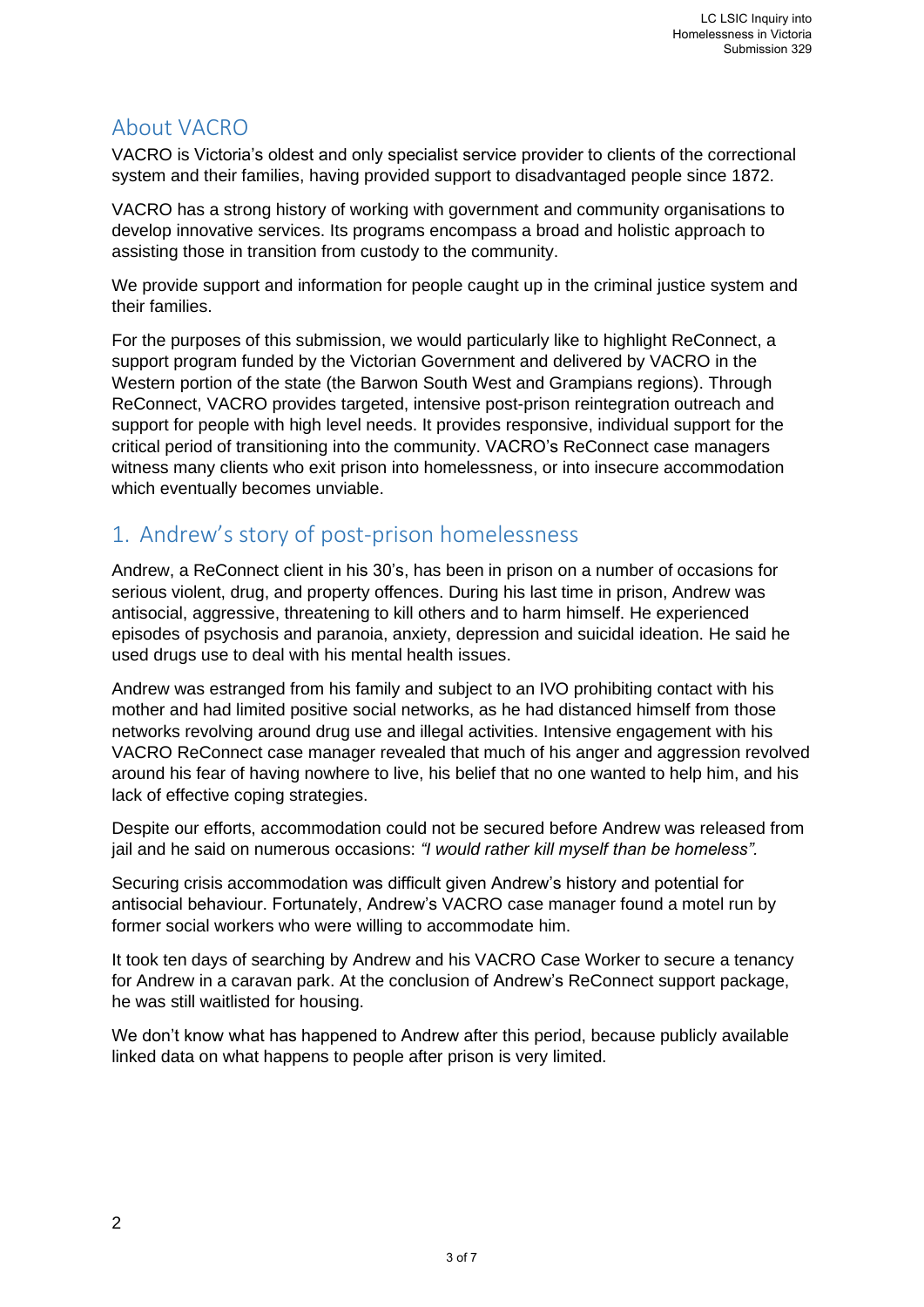# 2. The scale and nature of homelessness after prison

As outlined in Andrew's story, publicly available linked data<sup>1</sup> on post-prison homelessness in Victoria is limited, which means that there are few reliable estimates of the number of people leaving prison who experience homelessness.<sup>2</sup>

One 2019 survey found that 54% of people leaving prison in Australia expected to be homeless (including in short-term and emergency accommodation) when released.<sup>3</sup>

In 2015, the Victorian Ombudsman estimated that 22% of men and 44% of women were homeless in Victoria even after receiving intensive post-prison support.<sup>4</sup> It was at this time that VACRO had no practical alternative but to offer camping swags and back packs to some regional clients because our case workers could not find them any suitable housing accommodation.<sup>5</sup>

Although many people are homeless before entering prison, prison exacerbates post release homelessness. The Ombudsman cited a University of Melbourne survey showing that the prevalence of homelessness was about double for those who had contact with the criminal justice system.<sup>6</sup>

Five years after the Ombudsman's investigation, changes to sentencing and bail laws in Victoria have resulted in a sharp increase in the number of people in prison, both on remand and on sentence.<sup>7</sup>

For example, the number of women in prison in 2018 was more than double the number in 2012. This trend is predominately due to the increasing number of women being refused bail in line with changes to the bail laws which have made it difficult to successfully apply for bail while charges are being dealt with through the court system.<sup>8</sup>

The sheer volume of people now requiring post prison housing combined with a lack of both suitable, dedicated housing and transitional housing is likely to have resulted in an increased number of people experiencing homelessness after prison.<sup>9</sup>

<sup>1</sup> Linking data from many different sources provides a much better understanding of post prison homelessness than just relying on one data source.

<sup>2</sup> Willoughby, Melissa; Biondo, Sam and Young, Jesse T. Improving health and preventing mortality: Homelessness, criminal justice involvement and substance use issues *Parity*, Vol. 32, No. 6, Aug 2019: 17-21.

<sup>3</sup> The Health of Australian Prisoners *AIHW* 2019.

<sup>4</sup> Victorian Ombudsman *Investigation into the rehabilitation and reintegration*

*of prisoners in Victoria,* 2015, 103-104, citing statistics from Corrections Victoria Intensive Transitional Support Programs, *Quarterly Correctional Reports*, Financial year 2013-14,102.

<sup>5</sup> Victorian Ombudsman *Investigation into the rehabilitation and reintegration of prisoners in Victoria*, 2015, 108.

<sup>6</sup> Ibid, 104.,Citing A. Bevitt, A. Chigavazira, N. Herault, G. Johnson, J. Moschion, R.

Scutella, YP. Tseng , M. Wooden, and G. Kalb, *Journeys Home*, Research Report no. 06, May 2015. <sup>7</sup> See the latest monthly and annual Corrections Victoria '"Prisoner and offender statistics'' at https://www.corrections.vic.gov.au/prisons/prisoner-and-offender-statistics.

<sup>8</sup> Characteristics and offending of women in prison in Victoria, 2012-2018, *Crime Statistics Agency* (Vic) 2019.

 $9$  See the discussion and statistics cited by Sandra Rabiohns, I Shall be Released: Post-Release and Homelessness Data to Inform a Renewed Approach to Prevent the Exit into Homelessness from Custody *Parity* March 2017 edition Housing and Specialised Services Group, Australian Institute of Health and Welfare, 6.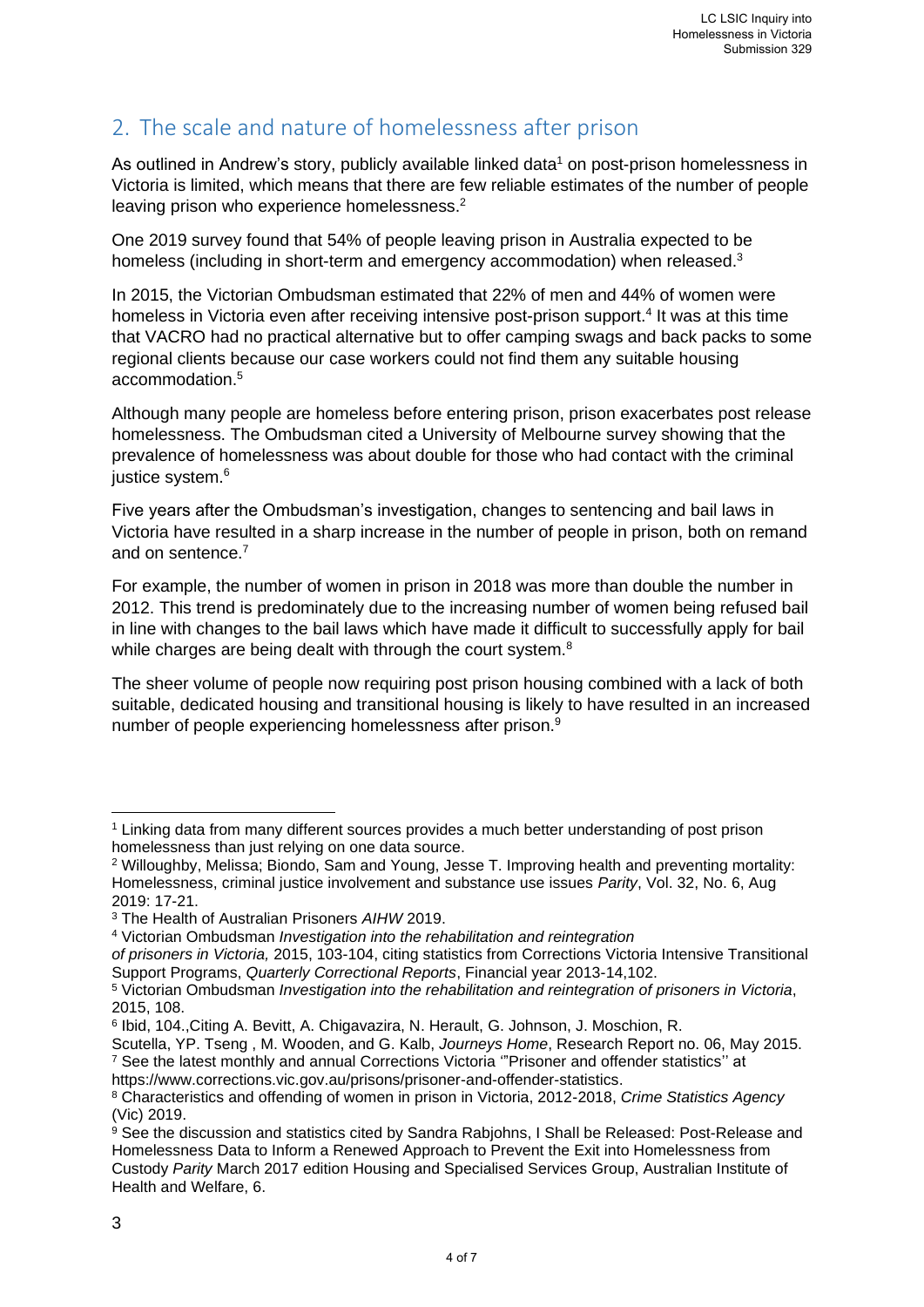Given that the use of imprisonment is a result of government policies,<sup>10</sup> the current rate of post-prison homelessness could be substantially reduced by revising Victoria's current sentencing and bail laws so that fewer people are sentenced or remanded in prison.

# 3. VACRO's experience in supporting people into housing after prison

Andrew's experience outlined above is common for Reconnect clients, and indicative of Victoria's current housing shortage.

VACRO case managers assist clients in applying for public housing and completing prioritylist application forms; and assisting people to access a range of crisis and transitional housing options, community run rooming houses, temporary accommodation (such as motels, caravan parks and privately owned and managed rooming houses) as well as private rental houses.

Many of our clients reside in unstable, short-term, inappropriate or unsafe housing, for at least some time during their support period. Housing is such a key concern that it consumes a vast amount of our case managers' time and resources. This pressure leaves little time to provide support in Corrections Victoria's other recognised critical reintegration domains employment, education and training, alcohol and other drug support, mental health support, independent living skills and community and family connection.<sup>11</sup>

Housing instability also affects families of people in the criminal justice system, including their children. When a family member is in prison, housing for the rest of the family frequently becomes unstable or unreliable due to loss of income, change in family structure or altered tenancy arrangements.

VACRO's experience is consistent with the evidence. People leaving prison experience a significant risk of homelessness due to a combination of these factors:

- unemployment,
- poverty,
- discrimination and stigmatisation,
- family breakdown.
- poor literacy, and
- problems accessing information.<sup>12</sup>

Due to a lack of suitable housing options, people leaving prison often have to resort to rough sleeping or staying in unsuitable rooming houses and crisis accommodation where they are exposed to illicit drug dealing and violence, which then puts them at a much higher risk of reoffending. People leaving prison often resort to staying with relatives but this is often an interim measure as it can lead to tension and disagreement and then the need to try to find alternative, suitable accommodation at short notice.

The evidence also illustrates the need for long-term care to fully support clients' needs. Recent research in Victoria by Moschion and Johnson on homelessness and incarceration confirms that prison increases the probability that a person will become homeless, with the

<sup>10</sup> Naylor, The evidence is in: you can't link imprisonment to crime rates *The Conversation* April 23, 2015.

<sup>11</sup> Corrections Victoria, *Reintegration Pathway Supporting your transition back into the community* (2016).

 $12$  Baldry E, McDonnell D, Maplestone P, Peeters M (2002) Ex-prisoners and accommodation: what bearing do different forms of housing have on the social reintegration of ex-prisoners. *Australian Housing and Urban Research Institute*, Melbourne.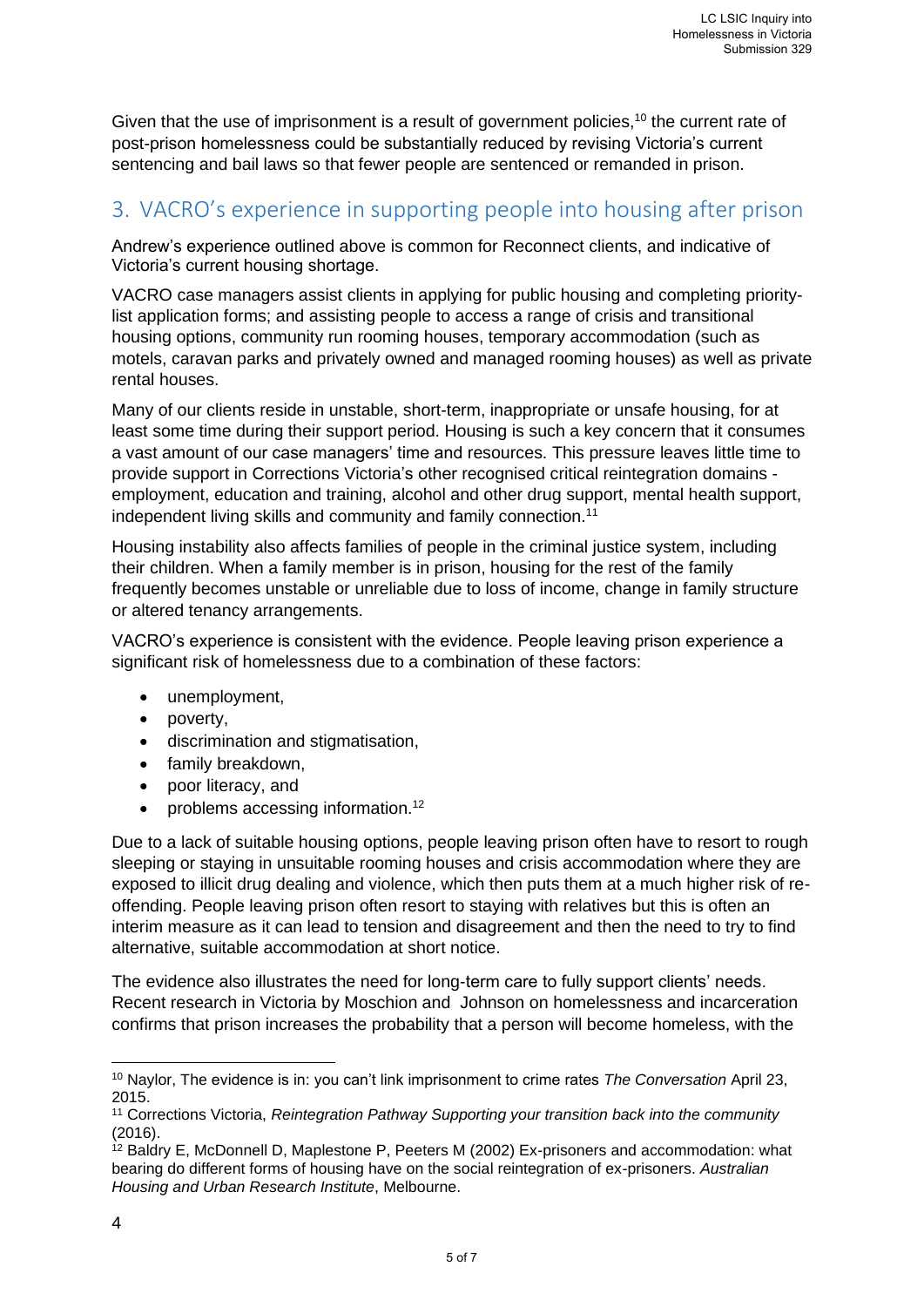risk *increasing further* 6 months after release from prison.<sup>13</sup> The reason for this is that the 6 month point is when unstable housing arrangements such as couch surfing, staying with relatives and boarding house stays usually come to an end.

Unfortunately, the vast majority of VACRO's ReConnect clients are transitioned out of the program by the six-month mark when their support package and funding end.

# 4. Our vision for our clients: achieving a stable home after prison

Our vision is to achieve and maintain successful post release housing for our clients and their families, so that they feel physically and emotionally safe and are able to reconnect and bond as a family. This vision requires:

- **Safe and individually appropriate housing**
- **Successful reintegration, including family connection:** An extensive program of case-managed support that begins before a person leaves prison and only ends when that individual no longer requires it is essential to successful reintegration. These services effectively form an additional layer of support and security around an individual and their immediate family, which increases the likelihood of maintaining housing.

This vision is based on the available evidence: First, secure housing for people returning to community after prison is recognised as one of the most important components of successful reintegration.<sup>14</sup> Second, aftercare support, along with stable housing, can be seen to have the most positive effects in terms of supporting successful reintegration. <sup>15</sup>

The Moschion and Johnson study cited above demonstrates the importance of having longer post-release programs to break the link between prison and homelessness and it recommended increasing the length of the Reconnect program.

In our experience, for the majority of our clients, the current length of the ReConnect program is too short to achieve effective and successful reintegration which is measured through attaining the seven critical domains.

Given that the evidence shows that 6 months post-release is the critical point where support is needed to ensure a person does not become homeless, the ReConnect program should be made available for a minimum of one year post release to a maximum of two years for high need clients (who may need help to address all of the seven critical domains).

Finally, we note that a key to achieving better housing outcomes is for more public housing to be made available to those leaving the criminal justice system. The evidence shows that post prison housing support programs have the potential to contribute to reducing reoffending, thereby increasing community safety. A UK study has flagged potential cost

<sup>13</sup> Moschion and Johnson Homelessness and Incarceration: A Reciprocal Relationship? *Journal of Quantitative Criminology* Dec 2019, Vol 35, Issue 4, 855–887.

<sup>14</sup> Monash University Criminal Justice Research Consortium for Corrections Victoria, 2016, *Women exiting prison in Victoria*, Department of Justice and Regulation – Corrections Victoria, Melbourne, 10; Williams K, Poyser, J and Hopkins K 2012. Accommodation, homelessness and reoffending of prisoners: Results from the Surveying Prisoner Crime Reduction (SPCR) survey. United Kingdom: Ministry of Justice, London; Willis M, Corrections Victoria, 2016, Supported Housing for Prisoners Returning to the Community: a review of the literature*, Australian Institute of Criminology*, 4, 11. <sup>15</sup> Wright et al, 2013, Prisoner re-entry research from 2000-2010, *Criminal Justice Review* 39(1): 37- 57 , cited in Willis (2018) Supported housing for prisoners returning to the community: A review of the literature, 7.